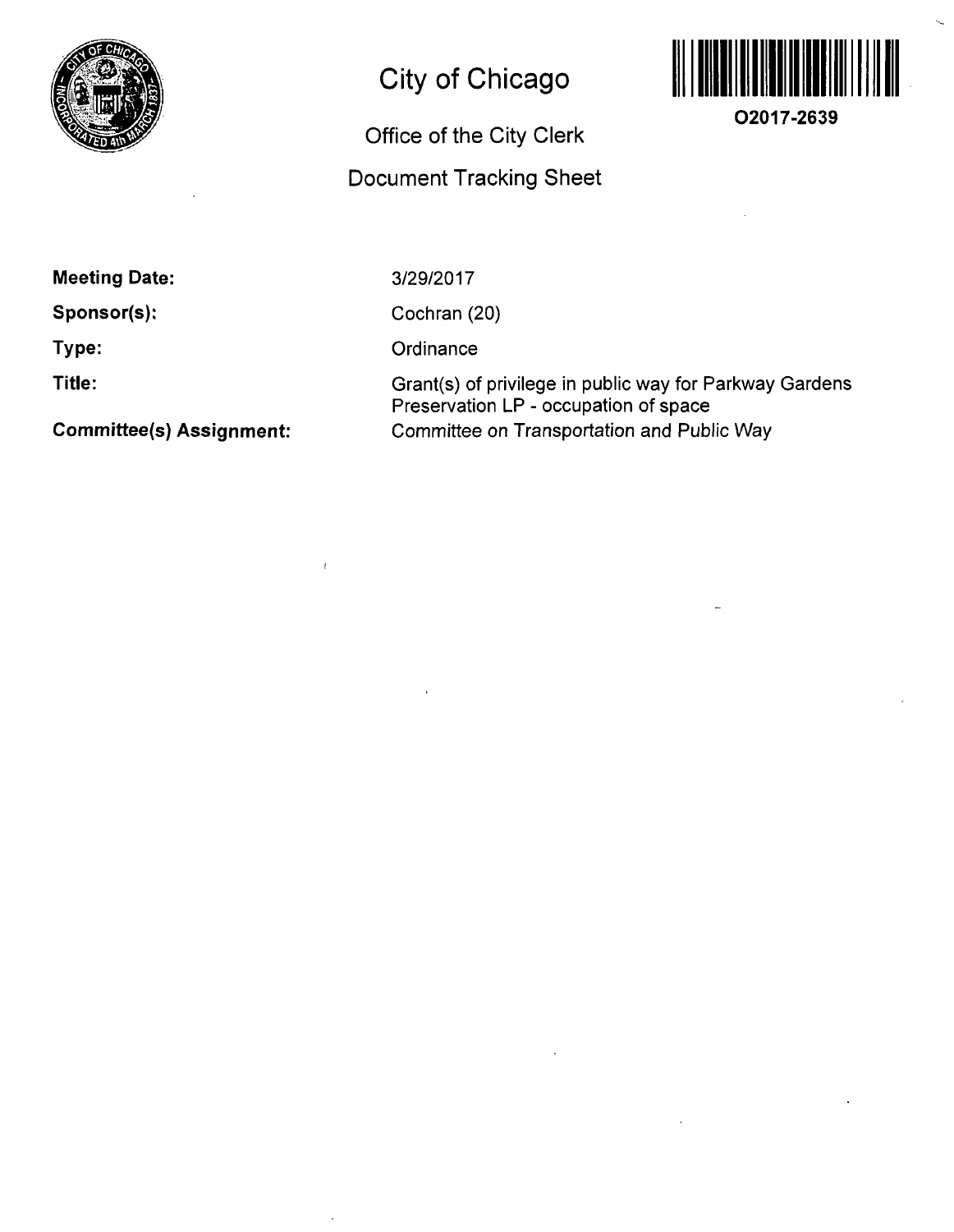**ORDINANCE** Parkway Gardens Preservation, L.P. Acct. No. 362828 - 2 Permit No. 1127242

Be It Ordained by the City Council of the City of Chicago:

SECTION 1. Permission and authority are hereby given and granted to Parkway Gardens Preservation, L.P., upon the terms and subject to the conditions ofthis ordinance to construct, install, maintain and use one (1) Occupation of Space(s) on the public right-of-way adjacent to its premises known as 6331-6599 S. Calumet Ave..

Said Occupation of Space(s) at S. Calumet Avenue measure(s):

One (1) at one thousand five hundred fifty-six (1556) feet in length, and thirty-six (36) feet in width for a total of fiftysix thousand sixteen (56016) square feet. Said occupation of space shall be used for residential site ingress and egress

The location of said privilege shall be as shown on prints kept on file with the Department of Business Affairs and Consumer Protection and the Office of the City Clerk.

Said privilege shall be constructed in accordance with plans and specifications approved by the Department of Planning and Development, Department of Transportation (Division of Project Development), and Department of Transportation (Office of Underground Coordination).

This grant of privilege in the public way shall be subject to the provisions of Section 10-28-015 and all other required provisions of the Municipal Code of Chicago.

The grantee shall pay to the City of Chicago as compensation for the privilege #1127242 herein granted the sum of thirteen thousand one hundred three (\$13,103.00) per annum in advance.

A 25% penalty will be added for payments received after due date.

The permit holder agrees to hold the City of Chicago harmless for any damage, relocation or replacement costs associated with damage, relocation or removal of private property caused by the City performing work in the public way.

Authority herein given and granted for a period of five (5) years from and after Date of Passage

Aldermar

Willie Cochran 20th Ward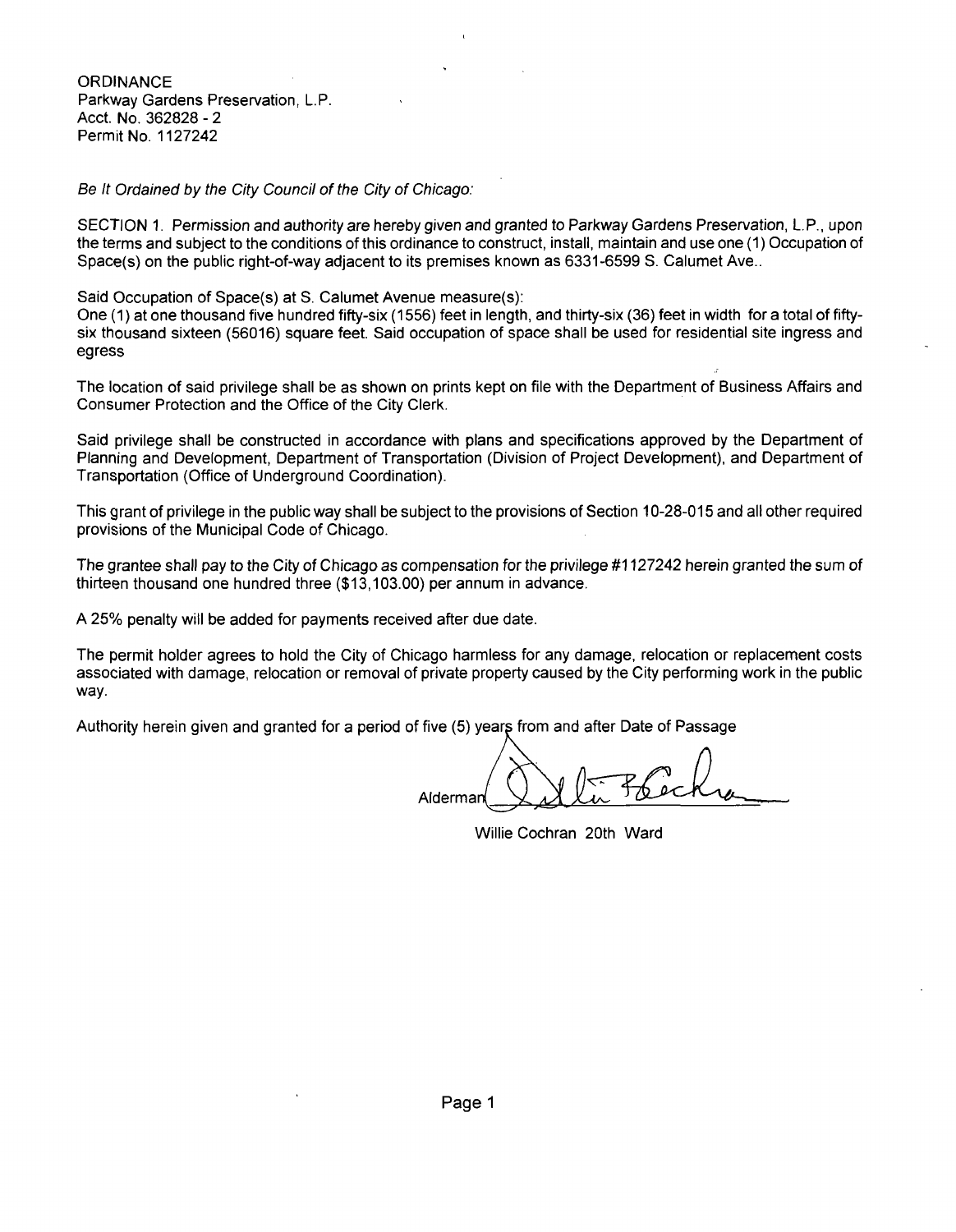

Calumet Ave Looking North



Calumet Ave Looking South